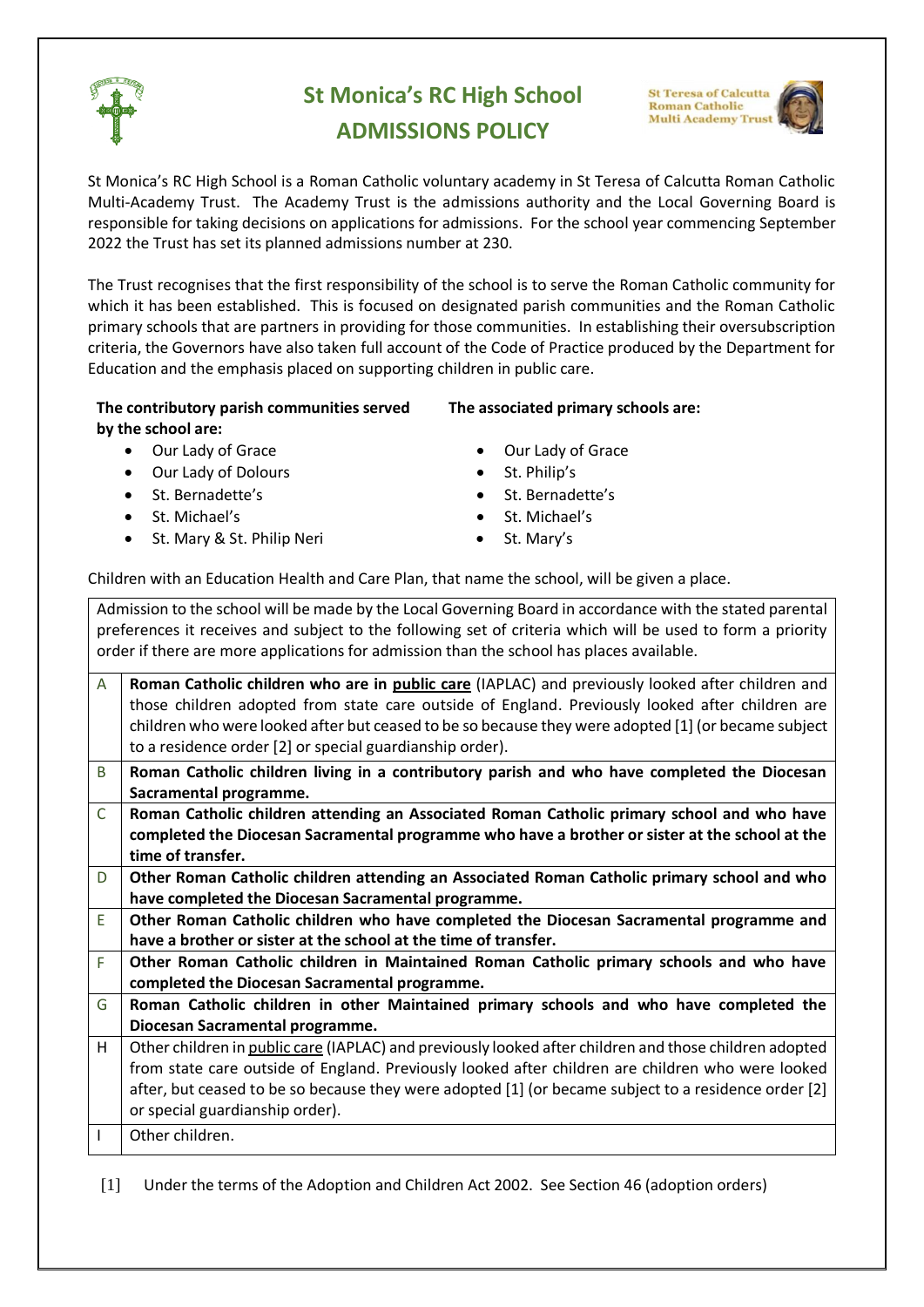[2] Under the terms of the Children's Act 1989. See Section 8 which defines a "residence order" as an order settling the arrangements to be made as to the person with whom the child is to live.

### Footnotes

- 1. All applicants will be considered at the same time, after the closing date for admission on 31 October 2021.
- 2. The Governors will require evidence in support of a claim that the child is a Baptised Roman Catholic and has completed the Diocesan Sacramental programme or equivalent.
- 3. The Local Governing Body reserve the right to admit children with proven and exceptional medical or social needs where admission to the school might best help satisfy those exceptional needs: e.g. if the school is adapted to accommodate physically handicapped pupils and such a pupil seeks admission. Parents are asked to explain why St. Monica's is more suitable than any other school and what difficulties would be caused if the child had to attend a different school.
- 4. **Siblings.** A brother or sister will be defined as a sibling who resides in the same residence as a pupil who occupies a place in the school, if the sibling will still be in attendance at the date of admission of the applicant.
- 5. **Parish Boundaries.** Parents should check carefully whether they are resident within the parish boundary of one of the designated parishes. Maps illustrating these boundaries are available in the information provided by the primary schools and at this school.
- 6. **Shared Parenting.** Where a child lives with parents with shared responsibility, each for part of the week, the home address will be decided by using the address on the Child Benefit payment book.
- 7. **Waiting List.** St. Monica's operates a waiting list for one term in the academic year of admission, in accordance with published criteria.
- 8. **Multiple Births.** If there is a situation where only one place is available and the next children to be offered are twins or triplets, both twins or the three triplets will be offered places.
- 9. **Tie Breaks.** If there is a tie break decision, then the tie break will be decided by using a straight line distance measurement from home to school. The distance will be measured using the Local Authority's computerised mapping system, which measures from the address point of the home property to the address point of the school as defined by Bury Council's LLPG (Local Land and Property Gazetteer).
- 10. **Late applications.** Late applications can only be considered in accordance with the policy. Further offers cannot be made if the school is oversubscribed.
- 11. **Appeals.** In an application for admission has been turned down by the Local Governing Board, parents can appeal to an Independent Appeals Panel. This appeal must be sent in writing to the Clerk to the Governors at the school within 14 days of refusal. The parents must give reasons for appealing in writing and the decision of the Appeals Panel is binding on the Governors.
- 12. All admissions will be dealt with by the Local Authority on behalf of the Local Governing Board. Bury Local Authority Admissions Department email [admissions@bury.gov.uk](mailto:admissions@bury.gov.uk) or telephone number 0161 253 6474

**A Supplementary Information Form should be completed in support of your application to St Monica's RC High School together with the following evidence:**

- A copy of your child's Baptism Certificate
- Evidence of completion of the Diocesan Sacramental Programme
- Proof of address within a designated parish boundary in the form of a Council Tax bill (for pupils living within a contributory parish only).

## **Please ensure the Supplementary Information Form and supporting information is returned directly to St Monica's RC High School by 31 October 2021**